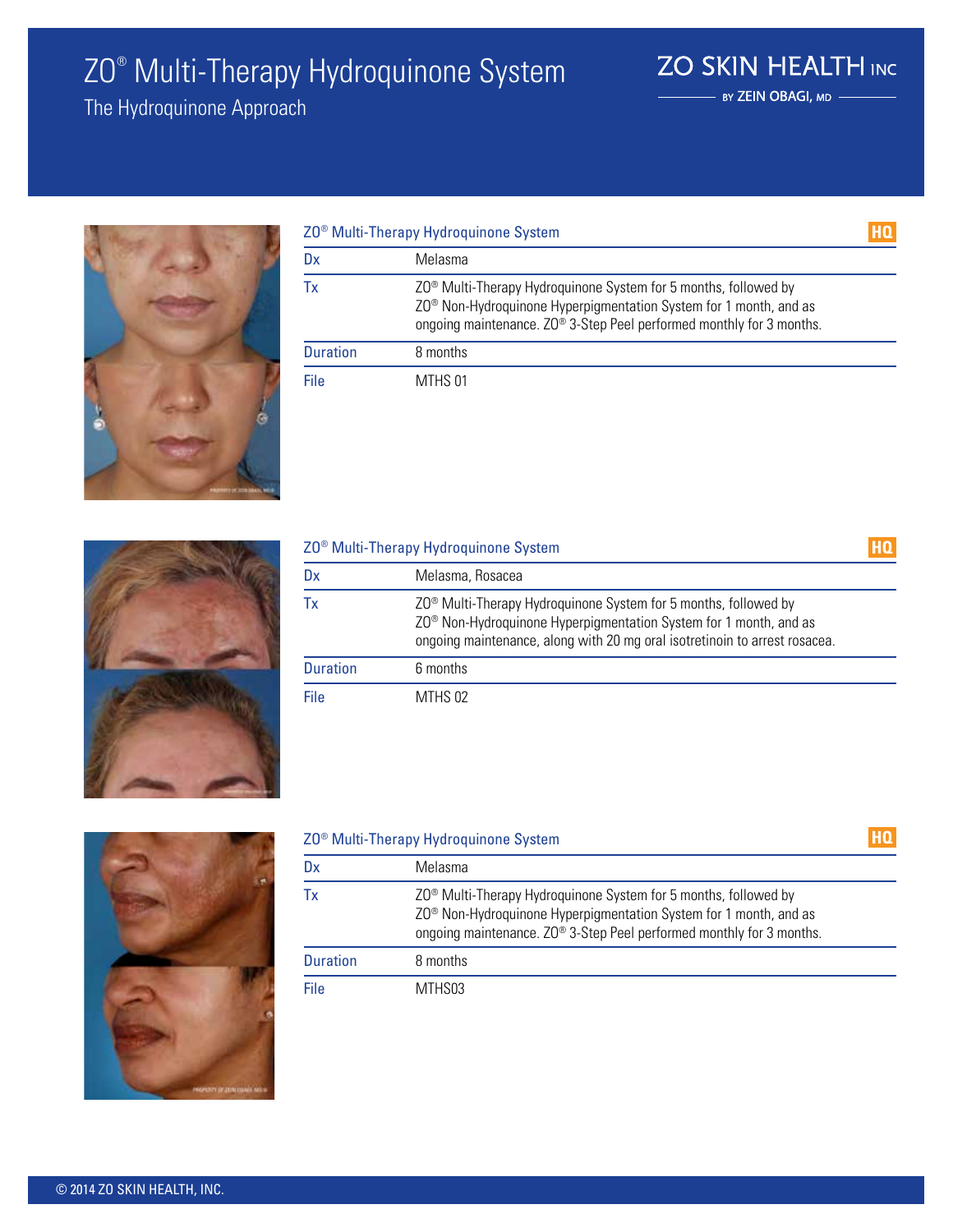# ZO® Multi-Therapy Hydroquinone System

The Hydroquinone Approach



| ZO <sup>®</sup> Multi-Therapy Hydroquinone System |                                                                                                                                                                                      |  |
|---------------------------------------------------|--------------------------------------------------------------------------------------------------------------------------------------------------------------------------------------|--|
| Dx                                                | Early Melasma, PIH                                                                                                                                                                   |  |
| Тx                                                | ZO <sup>®</sup> Multi-Therapy Hydroquinone System for 5 months, followed by<br>ZO <sup>®</sup> Non-Hydroquinone Hyperpigmentation System for 1 month,<br>and as ongoing maintenance. |  |
| <b>Duration</b>                                   | 6 months                                                                                                                                                                             |  |
| File                                              | MTHS 04                                                                                                                                                                              |  |

**ZO SKIN HEALTH INC** - BY ZEIN OBAGI, MD -

HQ



| Z0 <sup>®</sup> Multi-Therapy Hydroquinone System |                                                                                                                                                                                                                                                  |  |
|---------------------------------------------------|--------------------------------------------------------------------------------------------------------------------------------------------------------------------------------------------------------------------------------------------------|--|
| Dx                                                | Severe Melasma, PIH                                                                                                                                                                                                                              |  |
| Тx                                                | Z0 <sup>®</sup> Multi-Therapy Hydroquinone System for 5 months, followed by<br>ZO <sup>®</sup> Non-Hydroquinone Hyperpigmentation System for 1 month, and as<br>ongoing maintenance. ZO <sup>®</sup> 3-Step Peel performed monthly for 2 months. |  |
| <b>Duration</b>                                   | 7 months                                                                                                                                                                                                                                         |  |
| File                                              | MTHS 05                                                                                                                                                                                                                                          |  |



#### ZO® Multi-Therapy Hydroquinone System

| Dx              | Melasma                                                                                                                                                                              |
|-----------------|--------------------------------------------------------------------------------------------------------------------------------------------------------------------------------------|
| Tx              | ZO <sup>®</sup> Multi-Therapy Hydroquinone System for 5 months, followed by<br>ZO <sup>®</sup> Non-Hydroquinone Hyperpigmentation System for 1 month,<br>and as ongoing maintenance. |
| <b>Duration</b> | 6 months                                                                                                                                                                             |
| <b>Note</b>     | Recommend a series of ZO® 3-Step Peels for residual hyperpigmentation.                                                                                                               |
| File            | MTHS 06                                                                                                                                                                              |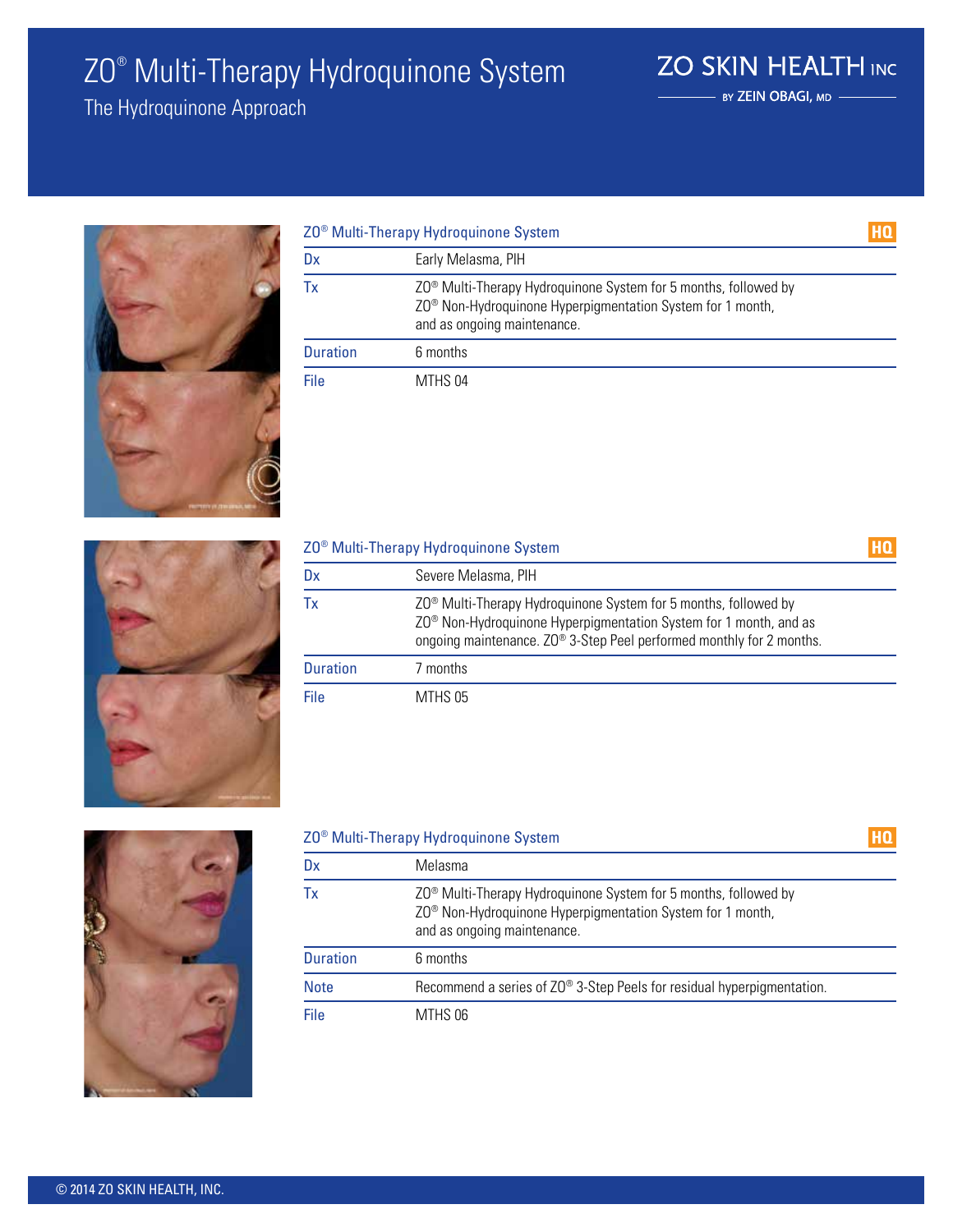# ZO® Multi-Therapy Hydroquinone System

The Hydroquinone Approach



|                 | ZO <sup>®</sup> Multi-Therapy Hydroquinone System                                                                                                                                                                                                                                                                                   |  |
|-----------------|-------------------------------------------------------------------------------------------------------------------------------------------------------------------------------------------------------------------------------------------------------------------------------------------------------------------------------------|--|
| Dx              | Acne Scars, Large Pores, Rough Texture                                                                                                                                                                                                                                                                                              |  |
| Тx              | Moderate strength ZO® Multi-Therapy Hydroquinone System for 2 months<br>to pre-condition skin prior to ZO® Controlled Depth Peel (IRD).<br>Post-procedure: ZO <sup>®</sup> Multi-Therapy Hydroquinone System for 3 months,<br>followed by ZO® Non-Hydroquinone Hyperpigmentation System for<br>1 month, and as ongoing maintenance. |  |
| <b>Duration</b> | 6 months                                                                                                                                                                                                                                                                                                                            |  |
| File            | MTHS 07                                                                                                                                                                                                                                                                                                                             |  |

**ZO SKIN HEALTH INC** - BY ZEIN OBAGI, MD -



| ZO <sup>®</sup> Multi-Therapy Hydroquinone System |                                                                                                                                                                                                                                                                                                                                                       |  |
|---------------------------------------------------|-------------------------------------------------------------------------------------------------------------------------------------------------------------------------------------------------------------------------------------------------------------------------------------------------------------------------------------------------------|--|
| Dx                                                | Melasma, Skin Laxity                                                                                                                                                                                                                                                                                                                                  |  |
| Тx                                                | Aggressive strength ZO <sup>®</sup> Multi-Therapy Hydroquinone System for 2 months<br>to pre-condition skin prior to the ZO® Controlled Depth Peel (IRD).<br>Post-procedure: Z0 <sup>®</sup> Multi-Therapy Hydroquinone System for 3 months,<br>followed by ZO® Non-Hydroquinone Hyperpigmentation System for<br>1 month, and as ongoing maintenance. |  |
| <b>Duration</b>                                   | 6 months                                                                                                                                                                                                                                                                                                                                              |  |
| File                                              | MTHS 08                                                                                                                                                                                                                                                                                                                                               |  |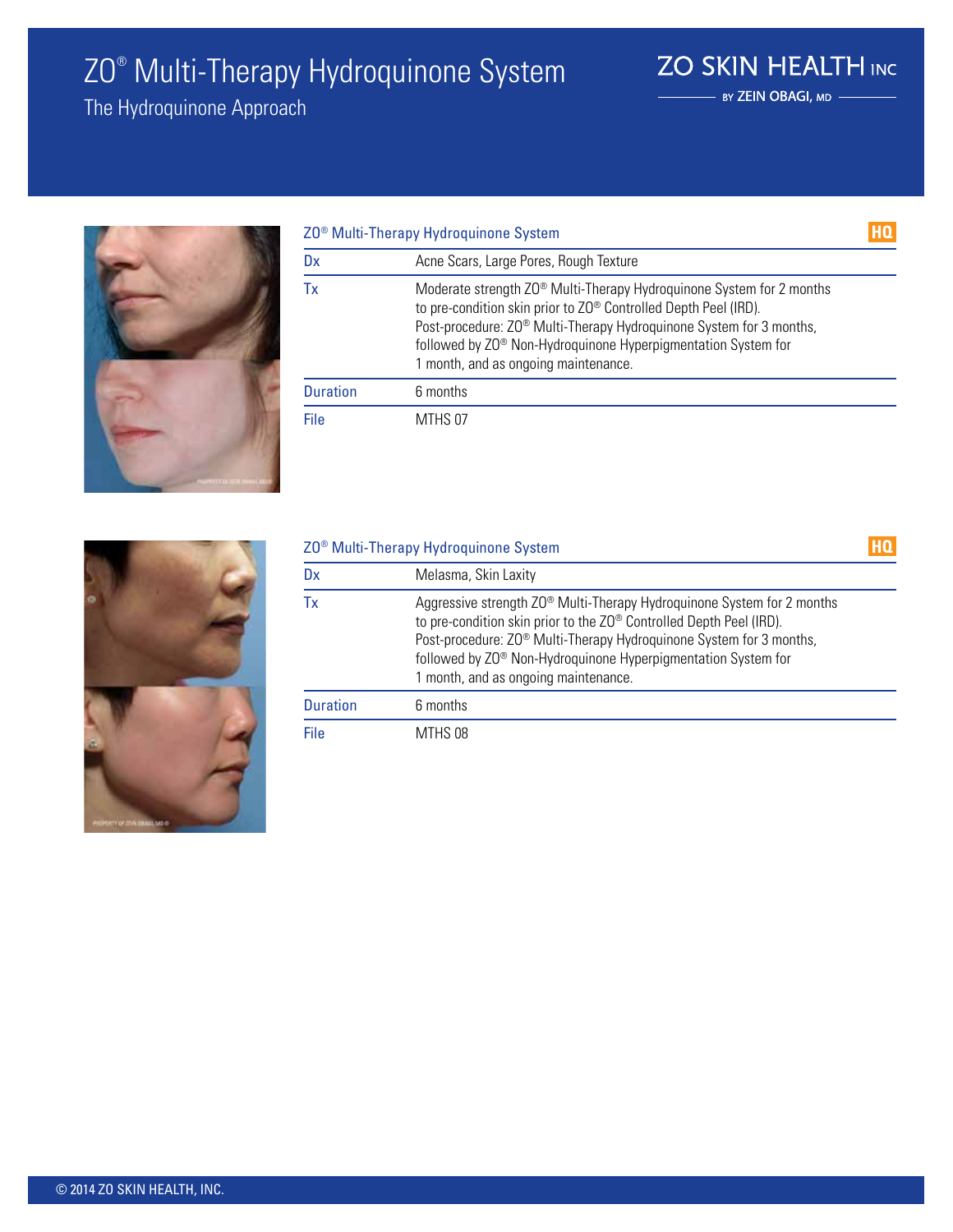# ZO® Non-Hydroquinone Hyperpigmentation System

The Non-Hydroquinone Approach



#### ZO® Non-Hydroquinone Hyperpigmentation System

| Dx              | Melasma with hydroquinone resistance. 10 years of self-treatment with<br>4% hydroquinone purchased from the Internet.                                                                        |
|-----------------|----------------------------------------------------------------------------------------------------------------------------------------------------------------------------------------------|
| Тx              | ZO <sup>®</sup> Non-Hydroquinone Hyperpigmentation System with Brightenex <sup>™</sup> and Retamax <sup>™</sup><br>for 6 months, followed by ZO® 3-Step Peel performed monthly for 3 months. |
| <b>Duration</b> | 9 months                                                                                                                                                                                     |
| File            | NHHS 01                                                                                                                                                                                      |



### ZO® Non-Hydroquinone Hyperpigmentation System

| Dx              | Sun Damage, Hyperpigmentation                                                                                                                                                |
|-----------------|------------------------------------------------------------------------------------------------------------------------------------------------------------------------------|
| Тx              | ZO <sup>®</sup> Non-Hydroquinone Hyperpigmentation System with Brightenex <sup>™</sup> and<br>Retamax <sup>™</sup> for 5 months, followed by ZO® 3-Step Peel performed once. |
| <b>Duration</b> | 6 months                                                                                                                                                                     |
| File            | NHHS 02                                                                                                                                                                      |



#### ZO® Non-Hydroquinone Hyperpigmentation System

| Dx              | Sun Damage, Freckles, Lentigines                                                                                                                                                                                                                                                |
|-----------------|---------------------------------------------------------------------------------------------------------------------------------------------------------------------------------------------------------------------------------------------------------------------------------|
| Tх              | ZO <sup>®</sup> Non-Hydroquinone Hyperpigmentation System with Brightenex <sup>™</sup> and<br>Ossential <sup>®</sup> Advanced Radical Night Repair for 6 months. ZO <sup>®</sup> Retinol Stimulation<br>Peel performed once every 6 months (at-home treatment) for maintenance. |
| <b>Duration</b> | 6 months                                                                                                                                                                                                                                                                        |
| File            | NHHS 03                                                                                                                                                                                                                                                                         |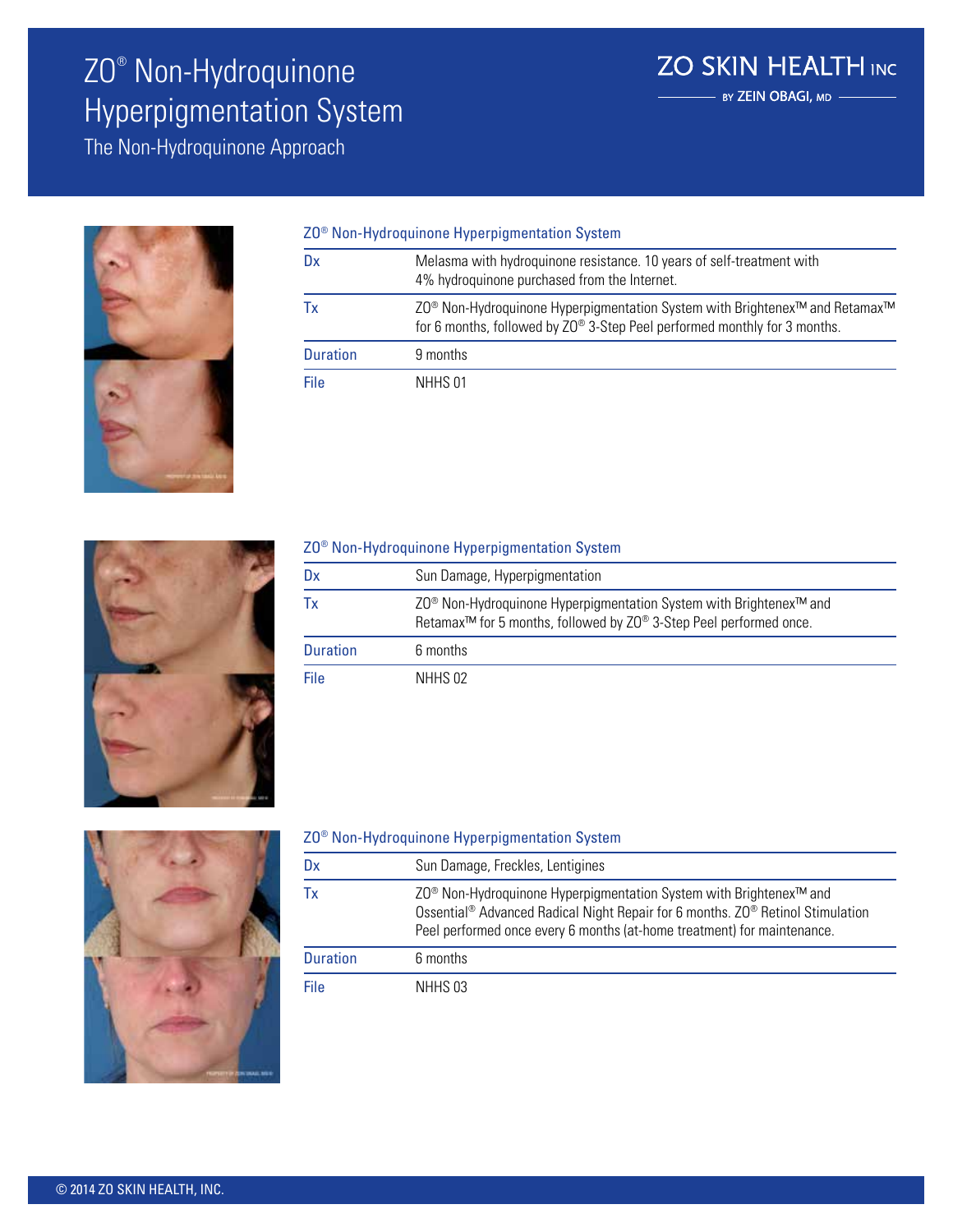# ZO® Non-Hydroquinone Hyperpigmentation System

The Non-Hydroquinone Approach



| ZO <sup>®</sup> Non-Hydroquinone Hyperpigmentation System |                                                                                                                                                                                              |
|-----------------------------------------------------------|----------------------------------------------------------------------------------------------------------------------------------------------------------------------------------------------|
| Dx                                                        | Hyperpigmentation, PIH, Freckles                                                                                                                                                             |
| Tх                                                        | ZO <sup>®</sup> Non-Hydroquinone Hyperpigmentation System with Brightenex <sup>™</sup> and Retamax <sup>™</sup><br>for 5 months, followed by ZO® 3-Step Peel performed monthly for 2 months. |
| <b>Duration</b>                                           | 7 months                                                                                                                                                                                     |
| File                                                      | NHHS 04                                                                                                                                                                                      |



#### ZO® Non-Hydroquinone Hyperpigmentation System

| Dx              | Melasma                                                                                                                                                                      |
|-----------------|------------------------------------------------------------------------------------------------------------------------------------------------------------------------------|
|                 | ZO <sup>®</sup> Non-Hydroquinone Hyperpigmentation System with Brightenex <sup>™</sup> and<br>Retamax <sup>™</sup> for 4 months, followed by ZO® 3-Step Peel performed once. |
| <b>Duration</b> | 5 months                                                                                                                                                                     |
| File            | NHHS 05                                                                                                                                                                      |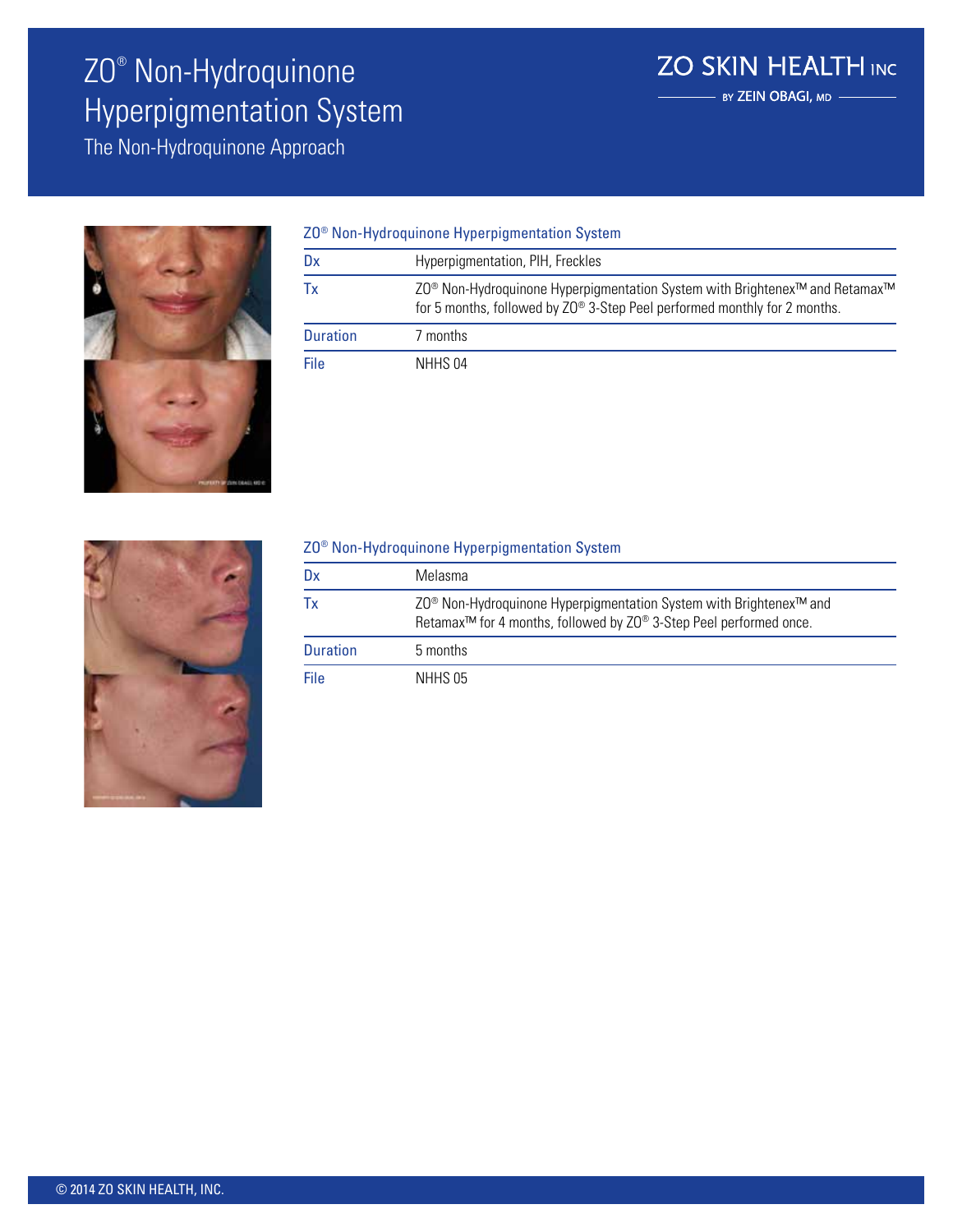### ZO® Sun Damage System

The Non-Hydroquinone Approach



| ZO <sup>®</sup> Sun Damage System |                                                                                                                                                       |
|-----------------------------------|-------------------------------------------------------------------------------------------------------------------------------------------------------|
| Dx                                | Sun Damage, PIH, Freckles                                                                                                                             |
| Тx                                | Sun Damage System with Brightenex <sup>™</sup> , Glycogent™ and Retamax™ for 4 months,<br>followed by ZO® 3-Step Peel performed monthly for 2 months. |
| <b>Duration</b>                   | 6 months                                                                                                                                              |
| File                              | SDS 01                                                                                                                                                |



### Dx Sun Damage, Freckles Tx Sun Damage System with Brightenex™, Glycogent™ and Retamax™. Duration 5 months File SDS 02 ZO® Sun Damage System



#### ZO® Sun Damage System

| Dx              | Sun Damage, Lentigines                                                                                                                                |
|-----------------|-------------------------------------------------------------------------------------------------------------------------------------------------------|
| Tх              | Sun Damage System with Brightenex <sup>™</sup> , Glycogent™ and Retamax™ for 5 months,<br>followed by ZO® 3-Step Peel performed monthly for 2 months. |
| <b>Duration</b> | 7 months                                                                                                                                              |
| File            | SDS 03                                                                                                                                                |

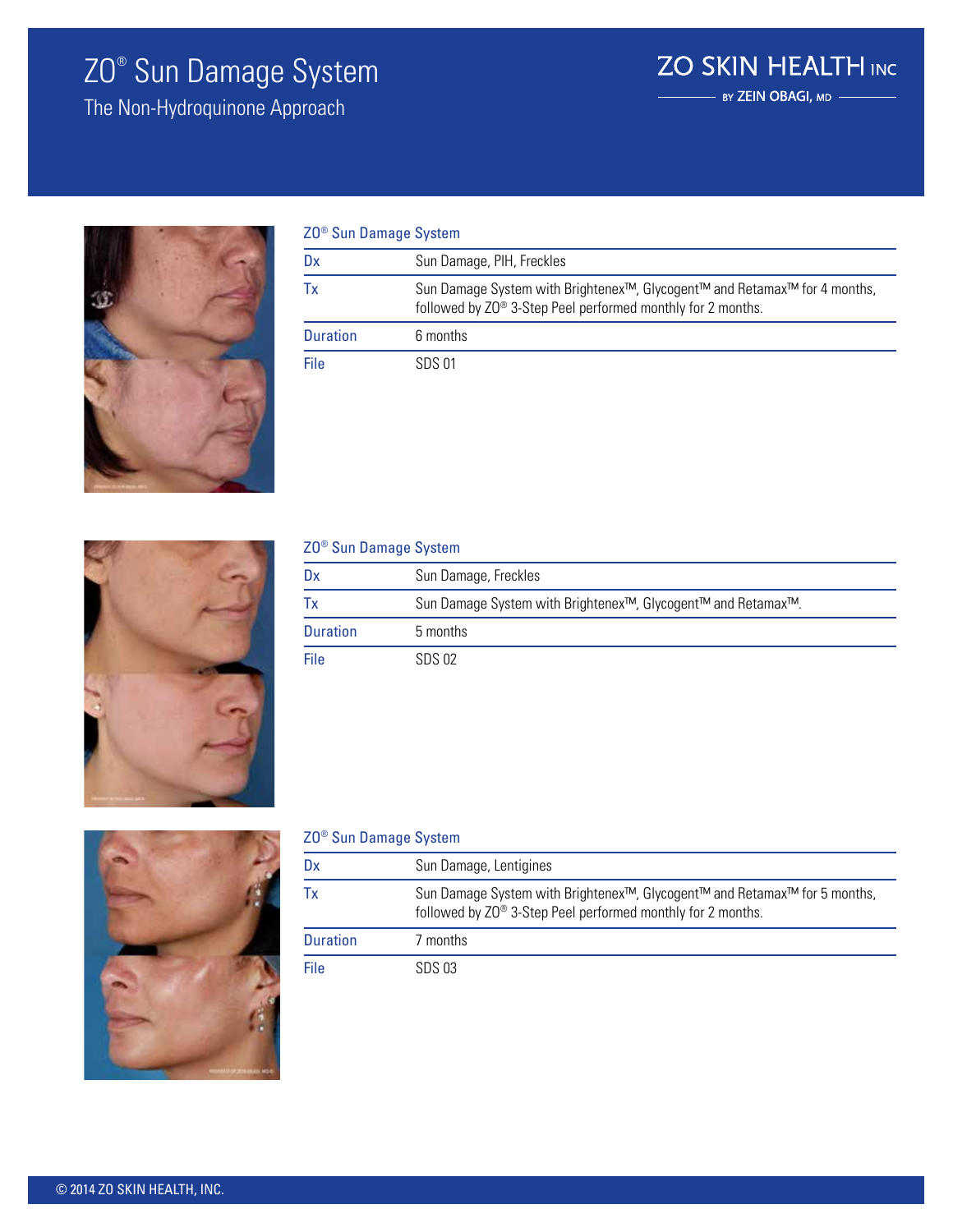### ZO® Sun Damage System

The Non-Hydroquinone Approach



| ZO <sup>®</sup> Sun Damage System |                                                                                                                                                       |
|-----------------------------------|-------------------------------------------------------------------------------------------------------------------------------------------------------|
| Dx                                | Sun Damage, Freckles, Lentigines                                                                                                                      |
| Тx                                | Sun Damage System with Brightenex <sup>™</sup> , Glycogent™ and Retamax™ for 4 months,<br>followed by ZO® 3-Step Peel performed monthly for 3 months. |
| <b>Duration</b>                   | 7 months                                                                                                                                              |
| File                              | SDS 04                                                                                                                                                |

**ZO SKIN HEALTH INC** 

 $\overline{\phantom{a}}$  BY ZEIN OBAGI, MD  $\overline{\phantom{a}}$ 



| ZO <sup>®</sup> Sun Damage System |                                                                                                                                                       |
|-----------------------------------|-------------------------------------------------------------------------------------------------------------------------------------------------------|
| Dx                                | Sun Damage, Freckles, Lentigines                                                                                                                      |
| Тx                                | Sun Damage System with Brightenex <sup>™</sup> , Glycogent™ and Retamax™ for 5 months,<br>followed by ZO® 3-Step Peel performed monthly for 3 months. |
| <b>Duration</b>                   | 8 months                                                                                                                                              |
| File                              | SDS 05                                                                                                                                                |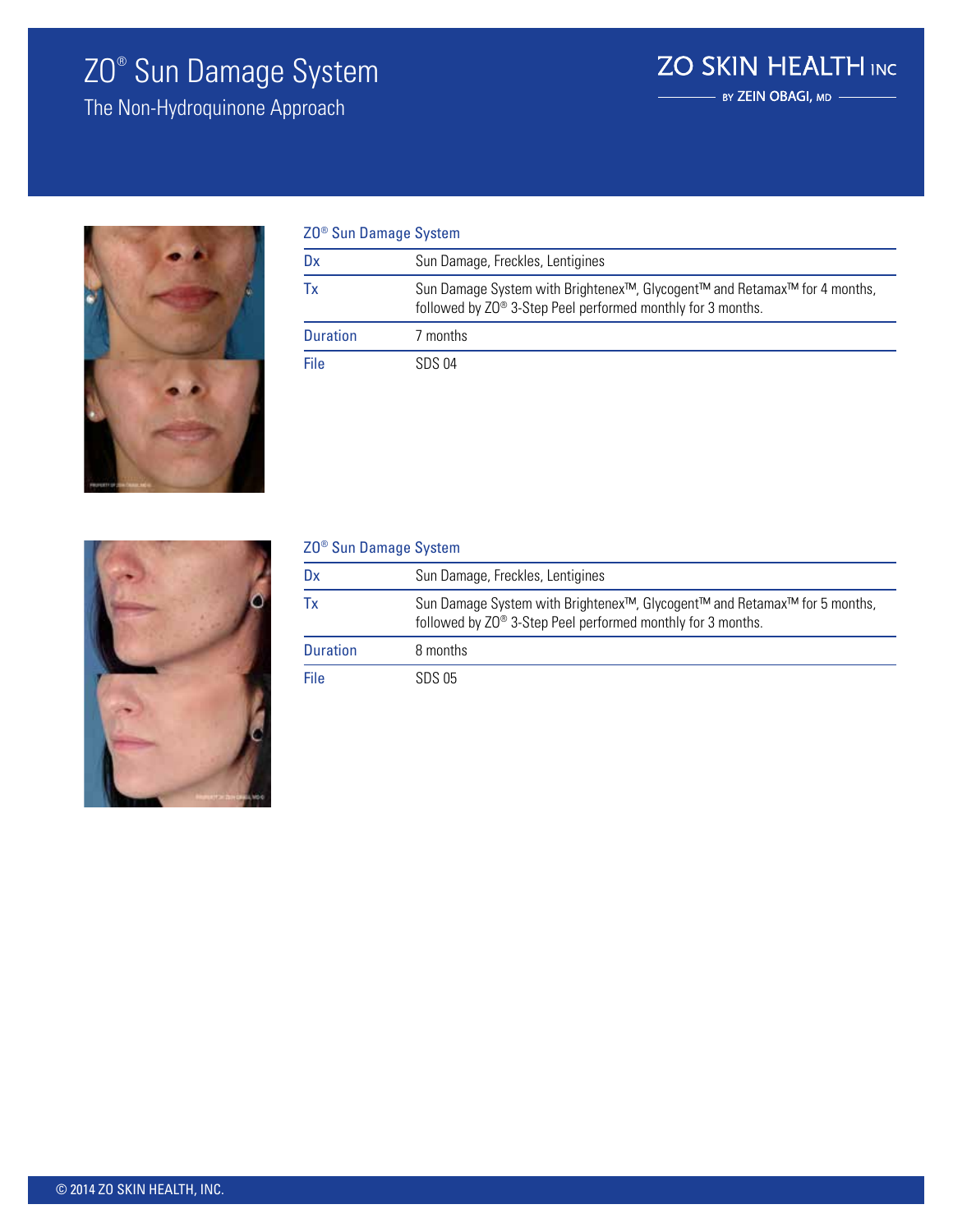# ZO® Texture Improvement System

**ZO SKIN HEALTH INC**  $\overline{\phantom{a}}$  BY ZEIN OBAGI, MD

The Non-Hydroquinone Approach



| ZO <sup>®</sup> Texture Improvement System |                                           |
|--------------------------------------------|-------------------------------------------|
| Dx                                         | Rough Texture, Scars                      |
| Тx                                         | Texture Improvement System with Retamax™. |
| <b>Duration</b>                            | 7 months                                  |
| File                                       | TIS 01                                    |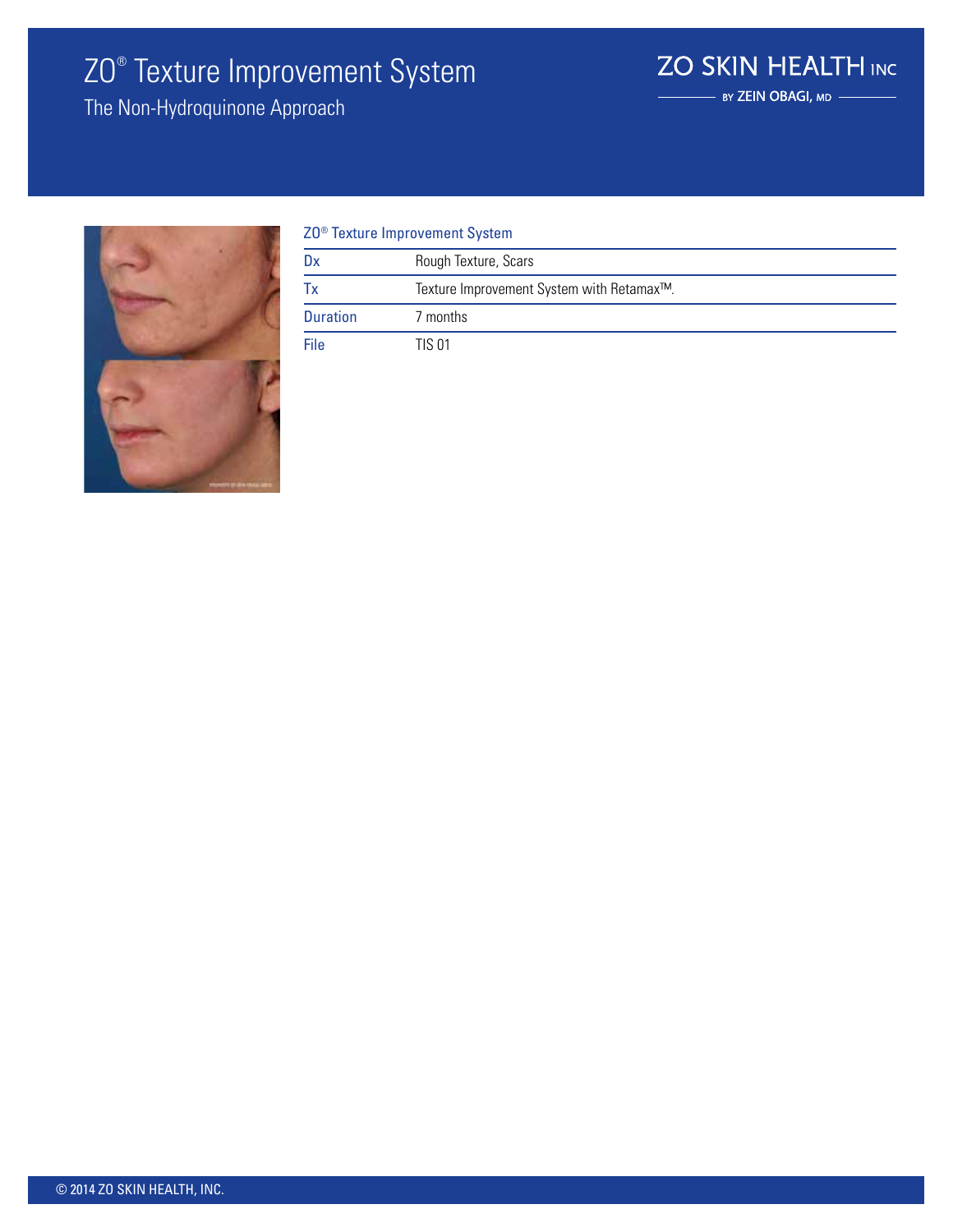### ZO® Severe Acne System

The Hydroquinone Approach



| ZO <sup>®</sup> Severe Acne System<br>Dx | Rough Texture, Scars                                                                                                                                                                         |
|------------------------------------------|----------------------------------------------------------------------------------------------------------------------------------------------------------------------------------------------|
|                                          |                                                                                                                                                                                              |
| Tx                                       | Severe Acne System with Melamix <sup>™</sup> 4% Hydroquinone plus Tretinoin and 20 mg<br>oral isotretinoin for 5 months, followed by Acne System for 1 month, and as<br>ongoing maintenance. |
| <b>Duration</b>                          | 6 months                                                                                                                                                                                     |
| File                                     | SAS 01                                                                                                                                                                                       |

**ZO SKIN HEALTH INC** 

BY ZEIN OBAGI, MD -



| ZO <sup>®</sup> Severe Acne System |                                                                                                                                                                                                                                |
|------------------------------------|--------------------------------------------------------------------------------------------------------------------------------------------------------------------------------------------------------------------------------|
| Dx                                 | Acne, PIH                                                                                                                                                                                                                      |
| Тx                                 | Severe Acne System with Melamix <sup>™</sup> 4% Hydroquinone plus Tretinoin and 20 mg oral<br>isotretinoin for 5 months, followed by ZO® Non-Hydroquinone Hyperpigmentation<br>System for 1 month, and as ongoing maintenance. |
| <b>Duration</b>                    | 6 months                                                                                                                                                                                                                       |
| File                               | SAS 02                                                                                                                                                                                                                         |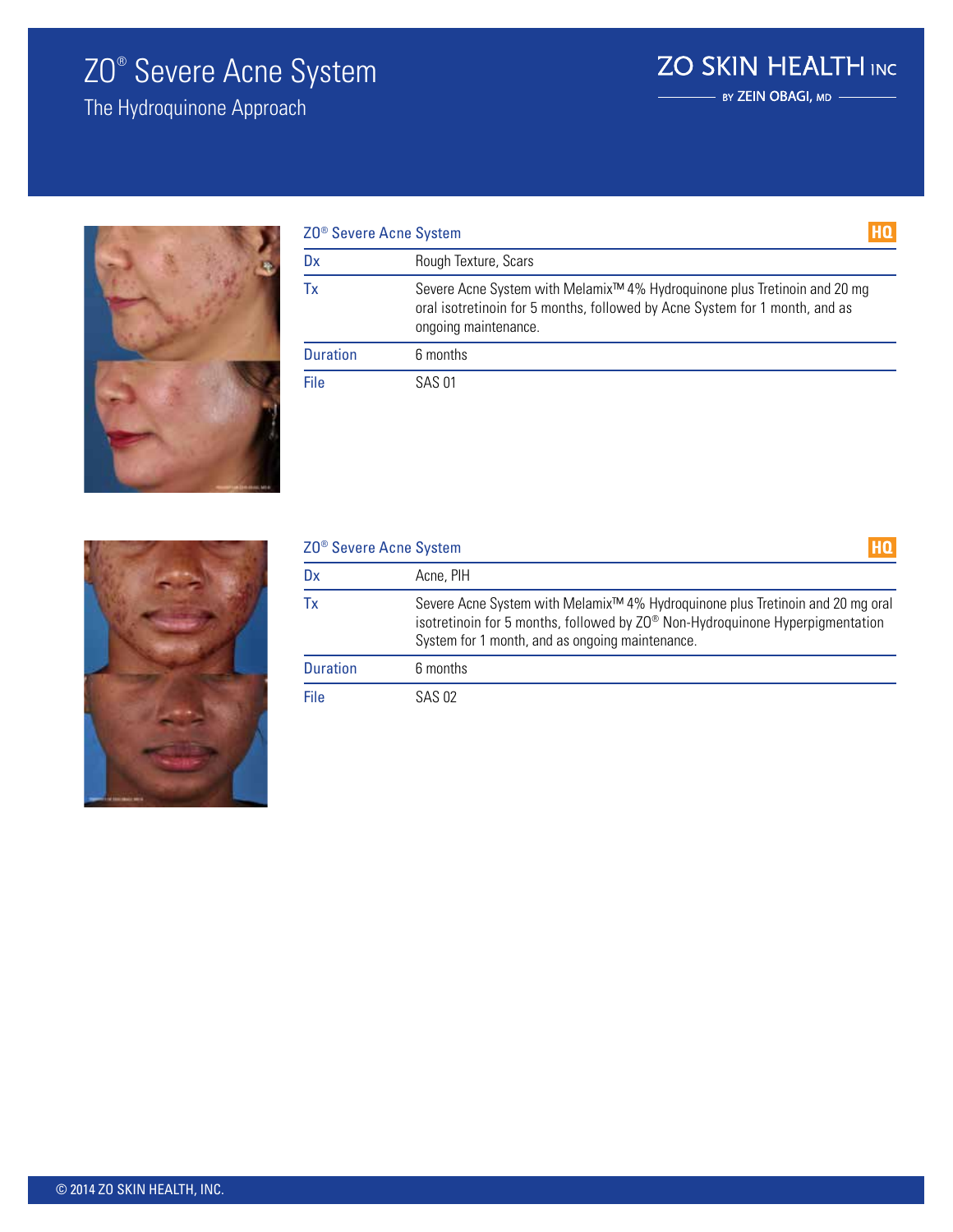### ZO® Rosacea System

The Non-Hydroquinone Approach





| ZO <sup>®</sup> Rosacea System |                |
|--------------------------------|----------------|
| Dx                             | Rosacea        |
| Tх                             | Rosacea System |
| <b>Duration</b>                | 6 months       |
| File                           | <b>RS 01</b>   |



#### ZO® Rosacea System

| Dx              | Rosacea                                     |
|-----------------|---------------------------------------------|
| 1x              | Rosacea System with 20 mg oral isotretinoin |
| <b>Duration</b> | 5 months                                    |
| File            | <b>RS 02</b>                                |



#### ZO® Rosacea System

| Dx              | Rosacea        |
|-----------------|----------------|
| Tх              | Rosacea System |
| <b>Duration</b> | 4 months       |
| File            | <b>RS 03</b>   |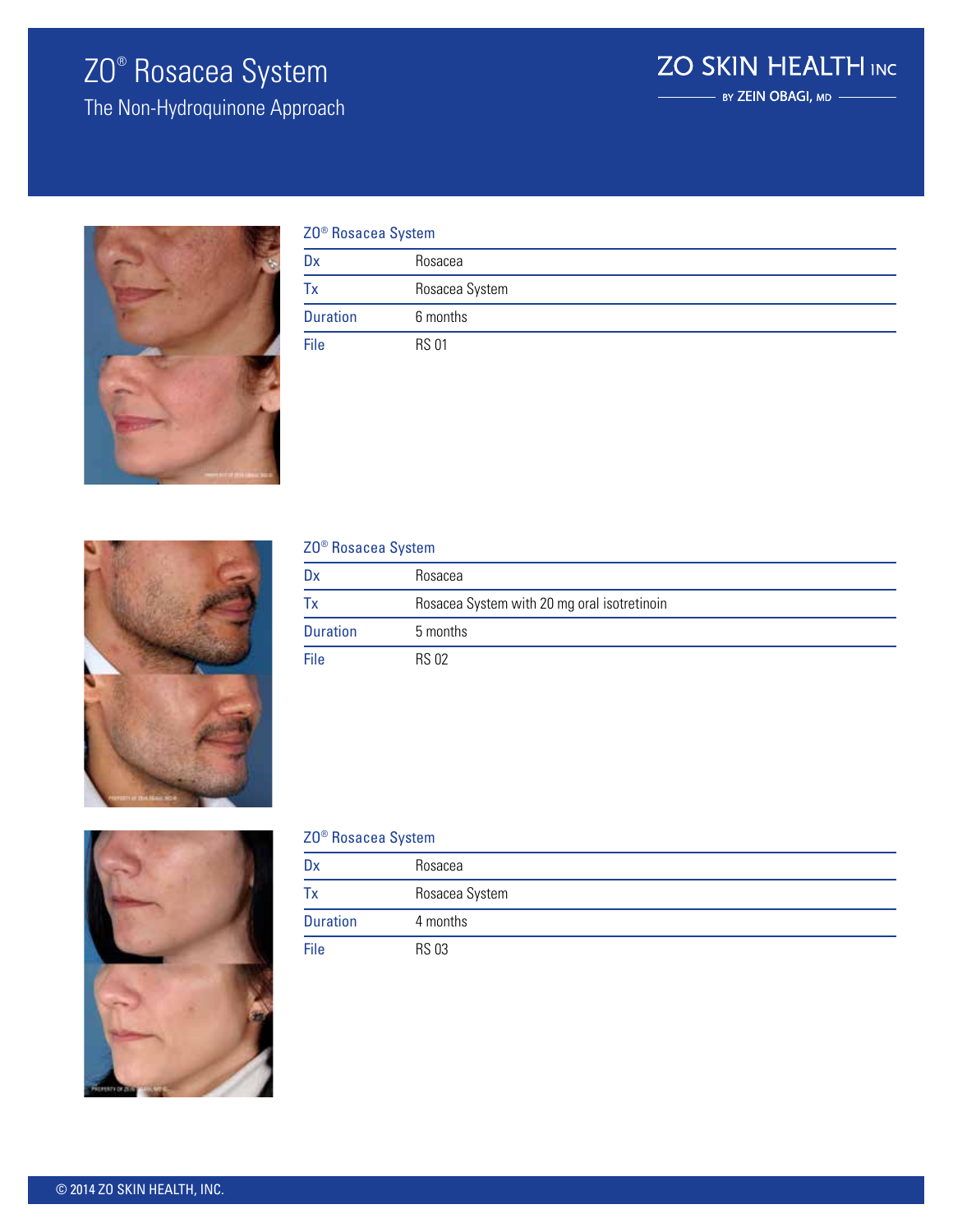### ZO® Non-Facial Renewal System

The Non-Hydroquinone Approach

**ZO SKIN HEALTH INC** 

- BY ZEIN OBAGI, MD -



#### ZO® Non-Facial Renewal System

| Dx              | PIH                                        |
|-----------------|--------------------------------------------|
| Tx              | Non-Facial Renewal System with Invisapeel™ |
| <b>Duration</b> | 9 months                                   |
| File            | NFRS 01                                    |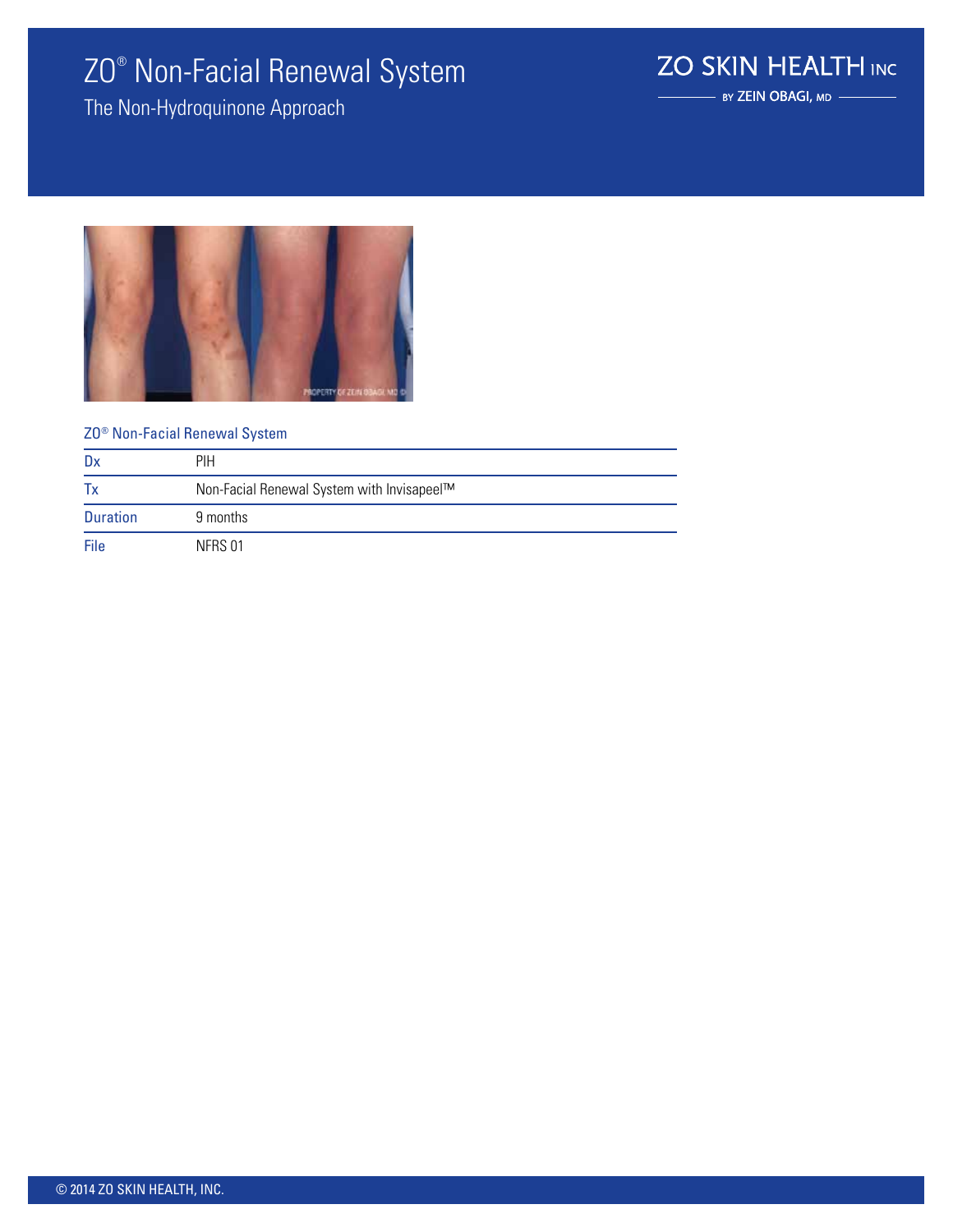### ZO® Anti-Aging Program Level II

### **ZO SKIN HEALTH INC** BY ZEIN OBAGI, MD



| Z0 <sup>®</sup> Anti-Aging Program - Level II |                                      |  |
|-----------------------------------------------|--------------------------------------|--|
| Dx                                            | Mild Sun Damage, Chronological Aging |  |
| Tx                                            | Anti-Aging Program - Level II        |  |
| <b>Duration</b>                               | 3 months                             |  |
| File                                          | AAP 01                               |  |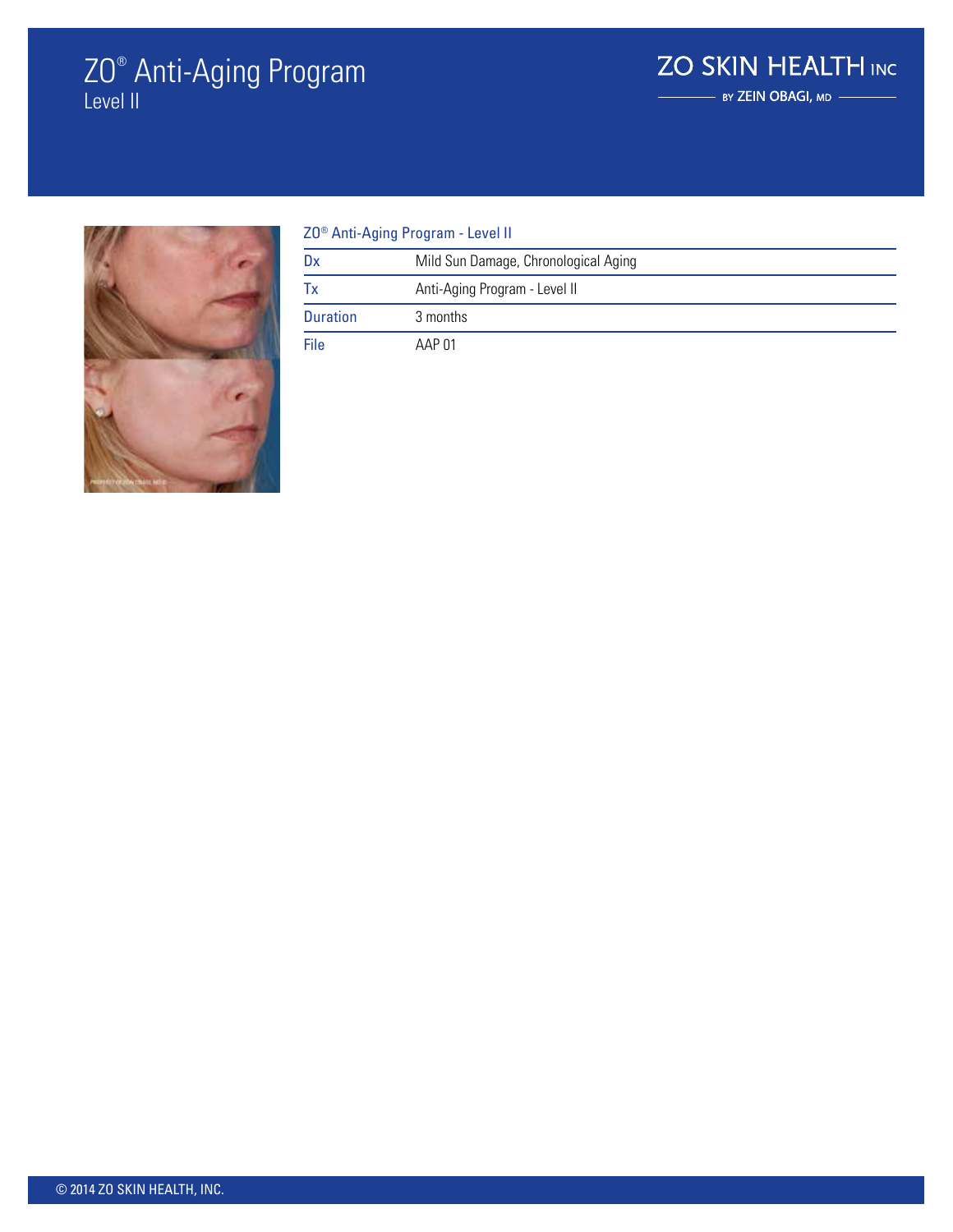### ZO® Aggressive Anti-Aging Program Level III



#### ZO® Aggressive Anti-Aging Program - Level III

| Dx              | Sun Damage, Dullness, Skin Laxity, Lines, Wrinkles |
|-----------------|----------------------------------------------------|
| Tх              | Aggressive Anti-Aging Program - Level III          |
| <b>Duration</b> | 4 months                                           |
| File            | AAAP 01                                            |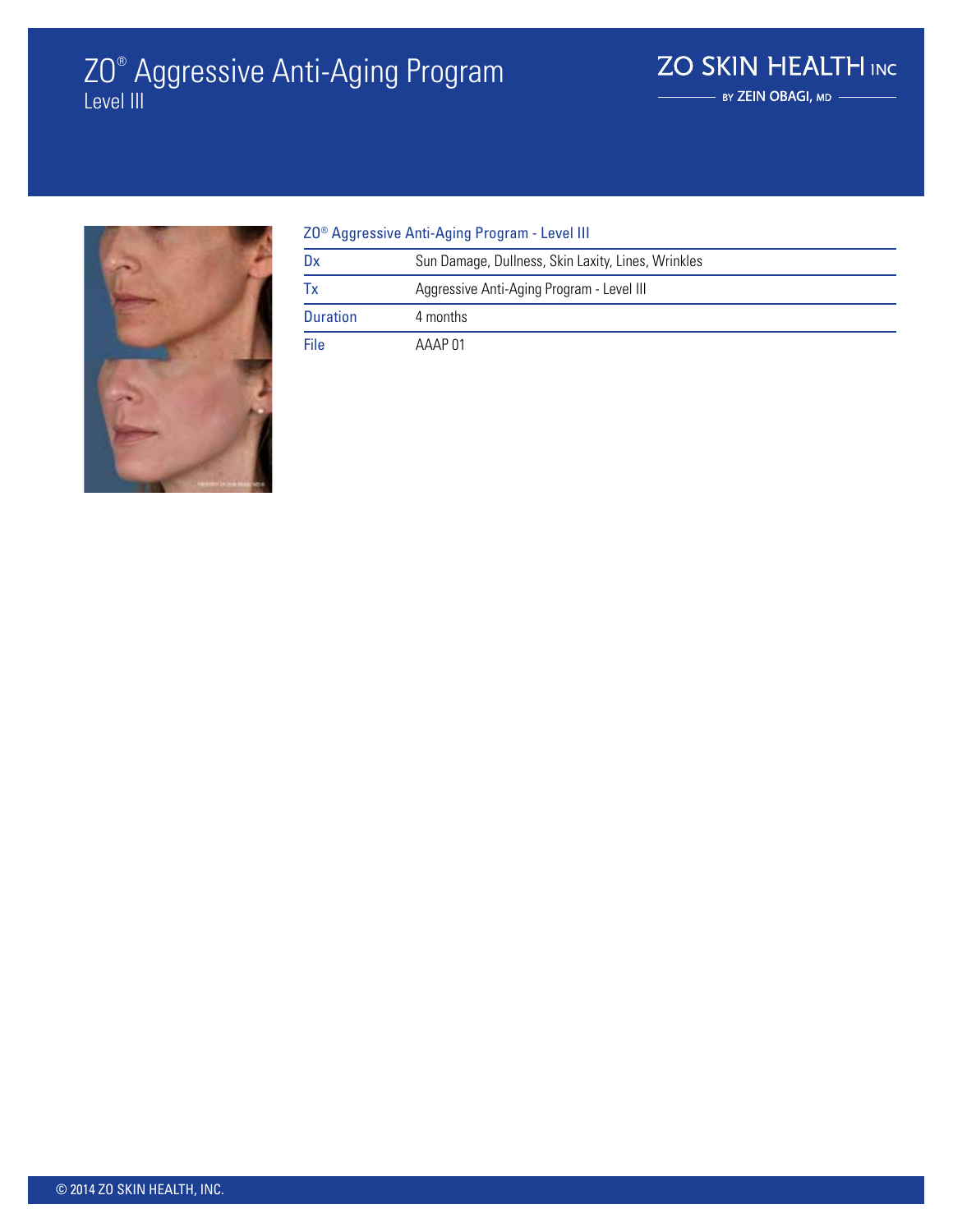# ZO® Acne System

### **ZO SKIN HEALTH INC**  $-$  by ZEIN OBAGI, MD



| ZO <sup>®</sup> Acne System |                                                                                                      |  |
|-----------------------------|------------------------------------------------------------------------------------------------------|--|
| Dx                          | Acne, Acne Scars                                                                                     |  |
| Тx                          | Acne System for 2 months, followed by Z0 <sup>®</sup> 3-Step Peel performed<br>monthly for 2 months. |  |
| <b>Duration</b>             | 4 months                                                                                             |  |
| File                        | AS 01                                                                                                |  |



| ZO <sup>®</sup> Acne System |                                                                                          |  |
|-----------------------------|------------------------------------------------------------------------------------------|--|
| Dx                          | Acne, Acne Scars, PIH                                                                    |  |
| Тx                          | Acne System for 3 months, followed by ZO® 3-Step Peel performed<br>monthly for 3 months. |  |
| <b>Duration</b>             | 6 months                                                                                 |  |
| File                        | AS 02                                                                                    |  |



#### ZO® Acne System

| Dx              | Acne        |
|-----------------|-------------|
| Tx              | Acne System |
| <b>Duration</b> | 6 months    |
| File            | AS 03       |